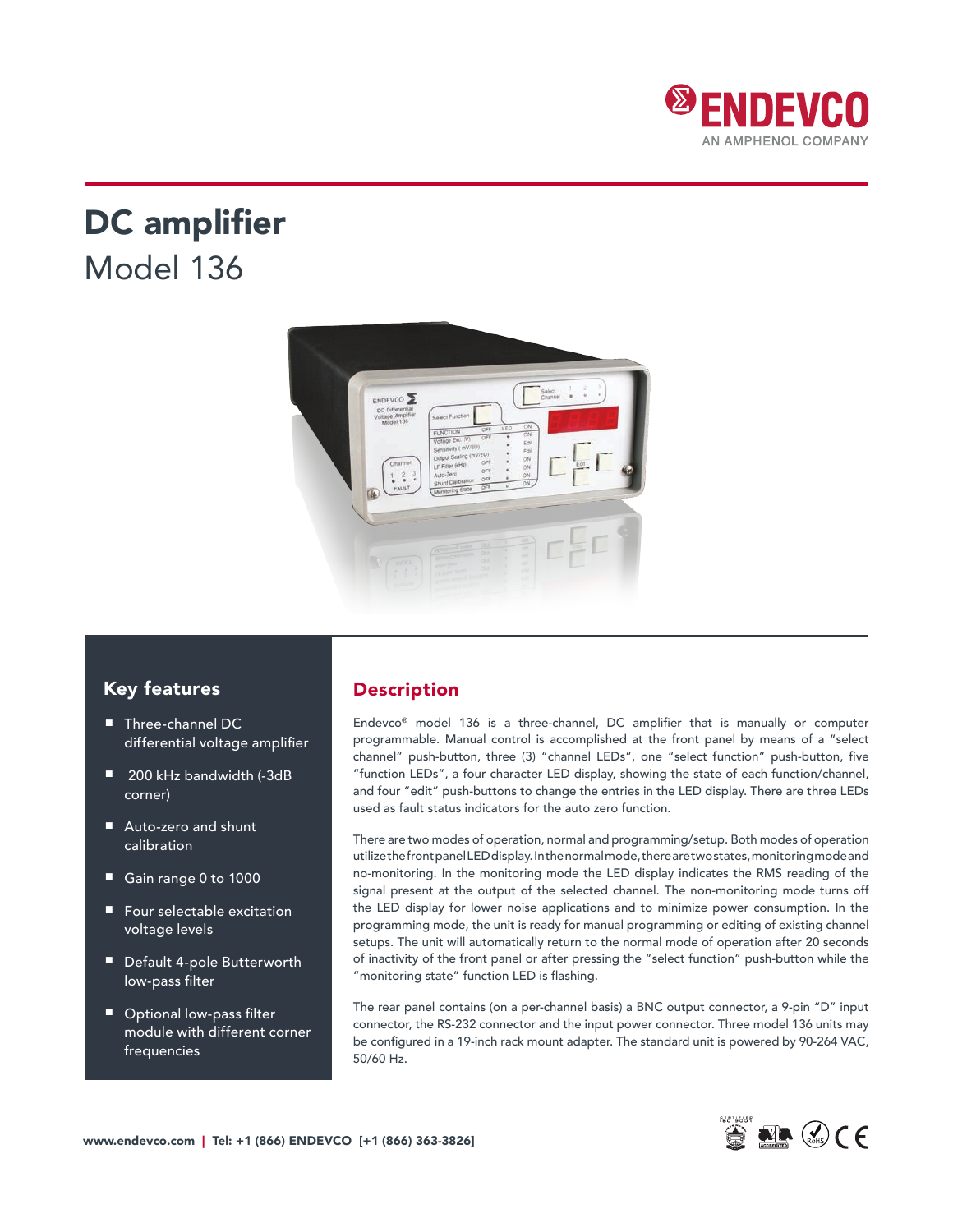# DC amplifier | Model 136

The following performance specifications conform to ISA-RP-37.2 (1964) and are typical values, referenced at +75˚F (+24˚C) and 100 Hz, unless otherwise noted. Calibration data, traceable to National Institute of Standards and Technology (NIST), is supplied.

| <b>Specifications</b>           |                                                                                                       |  |
|---------------------------------|-------------------------------------------------------------------------------------------------------|--|
| <b>Inputs</b>                   |                                                                                                       |  |
| Input impedance                 | 1 Meg Ohm minimum                                                                                     |  |
| Input range                     |                                                                                                       |  |
| Differential                    | 0 to ±10 VDC or peak VAC, 9 pin "D" connector for each bridge sensor                                  |  |
| Common mode                     | ±10 VDC or pk VAC, inclusive of signal, 50 Vpk without damage                                         |  |
| Input imbalance adjustment      | ±100 mVDC, 100 ≤ gain ≤ 1000                                                                          |  |
|                                 | $±1$ VDC, 10 $≤$ gain $≤$ 100                                                                         |  |
|                                 | $\pm 10$ VDC, $0 \le$ gain $\le 10$                                                                   |  |
| Outputs                         |                                                                                                       |  |
| AC/DC voltage                   |                                                                                                       |  |
| Type                            | Single-ended, short circuit protected                                                                 |  |
| Output impedance                | 10 ohm typical                                                                                        |  |
| Linear output                   | 10 V pk                                                                                               |  |
| Current output                  | 10 mA, minimum                                                                                        |  |
| Output DC bias stability temp   | ±5 µV/°C RTI or ±0.1 mV/°C RTO                                                                        |  |
| Output DC bias stability time   | $\pm$ 20 µV RTI or $\pm$ 5 mV RTO, whichever is greater, for 24 hours, after a 1 hour warmup          |  |
| Excitation voltage              |                                                                                                       |  |
| Amplitude                       | 0, 5.0, 10.0, or 15.0 VDC; 1 selection for all 3 channels                                             |  |
| Voltage accuracy                | ±1%                                                                                                   |  |
| <b>Excitation current</b>       | 30 mA maximum, short circuit protected                                                                |  |
| Noise and ripple                | 1 mV rms maximum, 10 Hz to 50 kHz, with 1 kOhm load                                                   |  |
| <b>Transfer characteristics</b> |                                                                                                       |  |
| Gain                            |                                                                                                       |  |
| Range                           | Programmable from 0 to 1000                                                                           |  |
| Resolution                      | $0.0025, 0 \le$ gain $\le 10$                                                                         |  |
|                                 | 0.025, 10 $\leq$ gain $\leq$ 100                                                                      |  |
|                                 | 0.25, 100 $\le$ gain $\le$ 1000                                                                       |  |
| Accuracy                        | ±0.5% of full scale maximum, DC to 1kHz, filters disabled                                             |  |
| Linearity                       | ±0.1% of full scale, best fit straight line at 1 kHz reference                                        |  |
| Stability                       | $\pm 0.2\%$ of full scale, 0°C to +50°C                                                               |  |
| <b>Noise</b>                    | 20 µV rms RTI plus 1 mV rms RTO, whichever is greater, DC to 50 kHz, with a 1 kOhm source resistance. |  |
|                                 | Unit in non-monitoring state, 10 kHz internal lowpass filter enabled                                  |  |
| Broadband frequency response    | ±5%, DC to 50 kHz, referenced to 1 kHz; -3 dB at 200 kHz                                              |  |
| Filter characteristics/type     | 4-pole Butterworth                                                                                    |  |
| Corner frequency (-3 dB)        | 10 kHz ±12% (other corners available by changing internal module 31875: 10 Hz to 80 kHz)              |  |
| Crosstalk between channels      | 80 dB RTI                                                                                             |  |
| <b>Power requirements</b>       |                                                                                                       |  |
| Voltage                         | 90-264 VAC, 50 to 60 Hz                                                                               |  |
| Power dissipation               | 10 Watts typical                                                                                      |  |
| Isolation                       | No isolation channel to channel                                                                       |  |
|                                 | No isolation signal ground to case ground                                                             |  |
| <b>Physical characteristics</b> |                                                                                                       |  |
| <b>Dimensions</b>               | 5.57" x 2.52" x 12"                                                                                   |  |
| Weight                          | 4 lbs typical                                                                                         |  |
| Case                            | Black aluminum cover, medium grey plastic bezel                                                       |  |
|                                 |                                                                                                       |  |